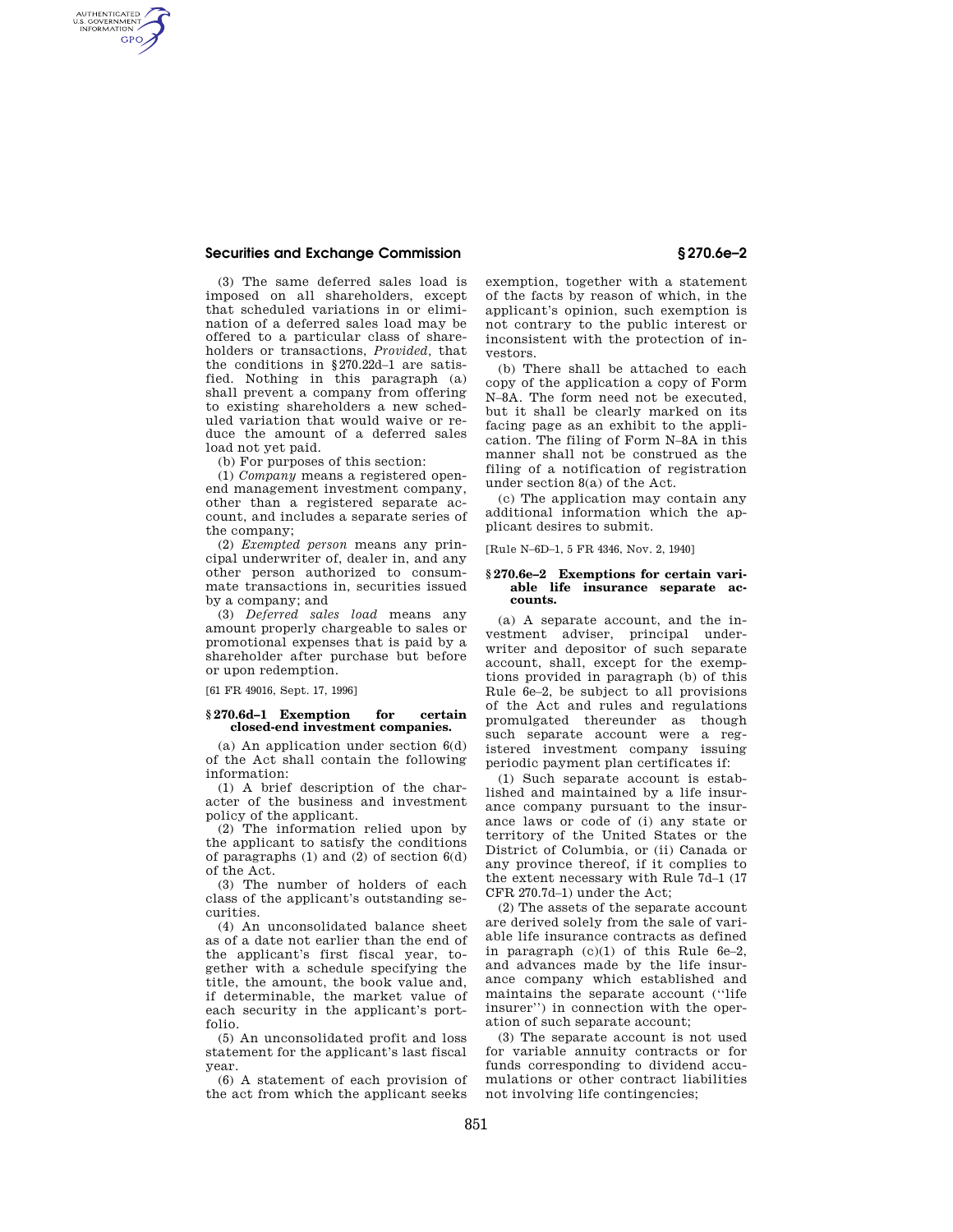(4) The income, gains and losses, whether or not realized, from assets allocated to such separate account, are, in accordance with the applicable variable life insurance contract, credited to or charged against such account without regard to other income, gains or losses of the life insurer;

(5) The separate account is legally segregated, and that portion of its assets having a value equal to, or approximately equal to, the reserves and other contract liabilities with respect to such separate account are not chargeable with liabilities arising out of any other business that the life insurer may conduct;

(6) The assets of the separate account have, at each time during the year that adjustments in the reserves are made, a value at least equal to the reserves and other contract liabilities with respect to such separate account, and at all other times, except pursuant to an order of the Commission, have a value approximately equal to or in excess of such reserves and liabilities; and

(7) The investment adviser of the separate account is registered under the Investment Advisers Act of 1940.

(b) If a separate account meets the requirements of paragraph (a) of this section, then such separate account and the other persons described in paragraph (a) of this section shall be exempt from the provisions of the Act as follows:

(1) Section 2(a)(35): *Provided, however,*  That the term ''sales load,'' as used in the Act and rules and regulations thereunder, shall have the meaning set forth in paragraph (c)(4) of this Rule.

(2) Section 7.

(3) Section 8 to the extent that:

(i) For purposes of paragraph (a) of section 8, the separate account shall file with the Commission a notification on Form N–6EI–1 which identifies such separate account; and

(ii) For purposes of paragraph (b) of section 8, the separate account shall file with the Commission a form to be designated by the Commission within ninety days after filing the notification on Form N–6EI–1: *Provided, however,*  That if the fiscal year of the separate account ends within this ninety day period the form may be filed within nine-

**§ 270.6e–2 17 CFR Ch. II (4–1–10 Edition)** 

ty days after the end of such fiscal year.

(4) Section 9 to the extent that:

(i) The eligibility restrictions of section 9(a) of the Act shall not be applicable to those persons who are officers, directors and employees of the life insurer or its affiliates who do not participate directly in the management or administration of the separate account or in the sale of variable life insurance contracts funded by such separate account; and

(ii) A life insurer shall be ineligible pursuant to paragraph (3) of section 9(a) of the Act to serve as investment adviser, depositor of or principal underwriter for a variable life insurance separate account only if an affiliated person of such life insurer, ineligible by reason of paragraph (1) or (2) of section 9(a), participates directly in the management or administration of the separate account or in the sale of variable life insurance contracts funded by such separate account.

(5) Section 13(a) to the extent that:

(i) An insurance regulatory authority may required pursuant to insurance law or regulation that the separate account make (or refrain from making) certain investments which would result in changes in the sub-classification or investment policies of the separate account;

(ii) Changes in the investment policy of the separate account initiated by contractholders or the board of directors of the separate account may be disapproved by the life insurer, provided that such disapproval is reasonable and is based upon a determination by the life insurer in good faith that:

(A) Such change would be contrary to state law; or

(B) Such change would be inconsistent with the investment objectives of the separate account or would result in the purchase of securities for the separate account which vary from the general quality and nature of investments and investment techniques utilized by other separate accounts of the life insurer or of an affiliated life insurance company, which separate accounts have investment objectives similar to the separate account;

(iii) Any action taken in accordance with paragraph  $(b)(5)$  (i) or (ii) of this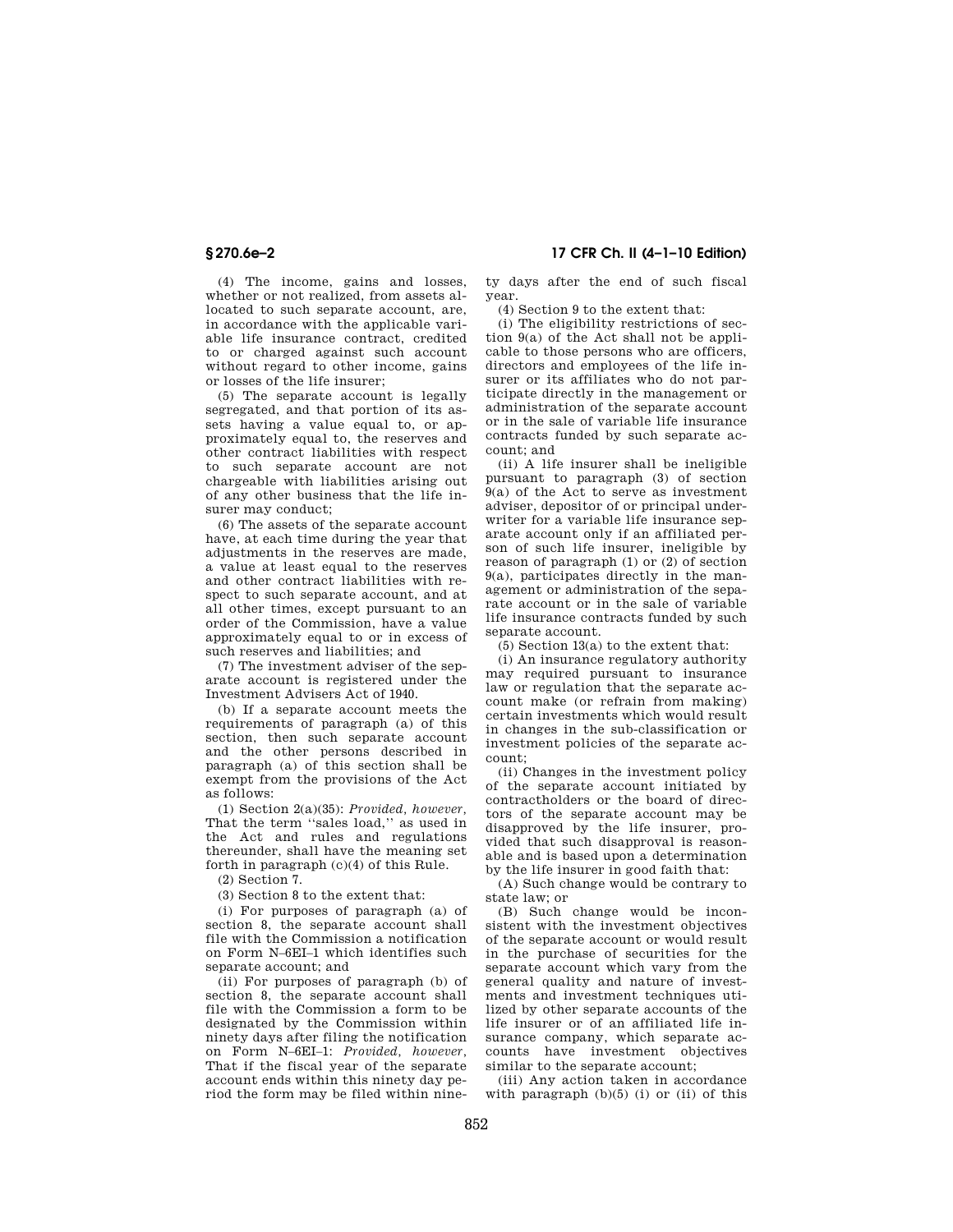section and the reasons therefor shall be disclosed in the proxy statement for the next meeting of variable life insurance contractholders of the separate account.

(6) Section 14(a): *Provided,* That until the separate account has total assets of at least \$100,000 the life insurer shall have (i) a combined capital and surplus, if a stock company, or (ii) an unassigned surplus, if a mutual company, of not less than \$1,000,000 as set forth in the balance sheet of such life insurer contained in the registration statement, or any amendment thereto, relating to variable life insurance contracts funded by such separate account filed pursuant to the Securities Act of 1933, as amended.

 $(7)(i)$  Section 15(a) to the extent this section requires that the initial written contract pursuant to which the investment adviser serves or acts shall have been approved by the vote of a majority of the outstanding voting securities of the registered company: *Provided,* That:

(A) Such investment adviser is selected and a written contract is entered into before the effective date of the registration statement under the Securities Act of 1933, as amended, for variable life insurance contracts which are funded by the separate account, and that the terms of the contract are fully disclosed in such registration statement, and

(B) A written contract is submitted to a vote of variable life insurance contractholders at their first meeting after the effective date of the registration statement under the Securities Act of 1933, as amended, on condition that such meeting shall take place within one year after such effective date, unless the time for the holding of such meeting shall be extended by the Commission upon written request for good cause shown;

(ii) Sections 15 (a), (b) and (c) to the extent that:

(A) An insurance regulatory authority may disapprove pursuant to insurance law or regulation any contract between the separate account and an investment adviser or principal underwriter;

(B) Changes in the principal underwriter for the separate account initiated by contractholders or the board of directors of the separate account may be disapproved by the life insurer: *Provided,* That such disapproval is reasonable;

(C) Changes in the investment adviser of the separate account initiated by contractholders or the board of directors of the separate account may be disapproved by the life insurer: *Provided,* That such disapproval is reasonable and is based upon a determination by the life insurer in good faith that:

(*1*) The rate of the proposed investment advisory fee will exceed the maximum rate that is permitted to be charged against the assets of the separate account for such services as specified by any variable life insurance contract funded by such separate account; or

(*2*) The proposed investment adviser may be expected to employ investment techniques which vary from the general techniques utilized by the current investment adviser to the separate account, or advise the purchase or sale of securities which would be inconsistent with the investment objectives of the separate account, or which would vary from the quality and nature of investments made by other separate accounts of the life insurer or of an affiliated life insurance company, which separate accounts have investment objectives similar to the separate account;

(D) Any action taken in accordance with paragraph  $(b)(7)(ii)$   $(A)$ ,  $(B)$  or  $(C)$ of this section and the reasons therefor shall be disclosed in the proxy statement for the next meeting of variable life insurance contractholders of the separate account.

(8) Section 16(a) to the extent that:

(i) Persons serving as directors of the separate account prior to the first meeting of such account's variable life insurance contractholders are exempt from the requirement of section 16(a) of the Act that such persons be elected by the holders of outstanding voting securities of such account at an annual or special meeting called for that purpose, *Provided,* That:

(A) Such persons have been appointed directors of such account by the life insurer before the effective date of the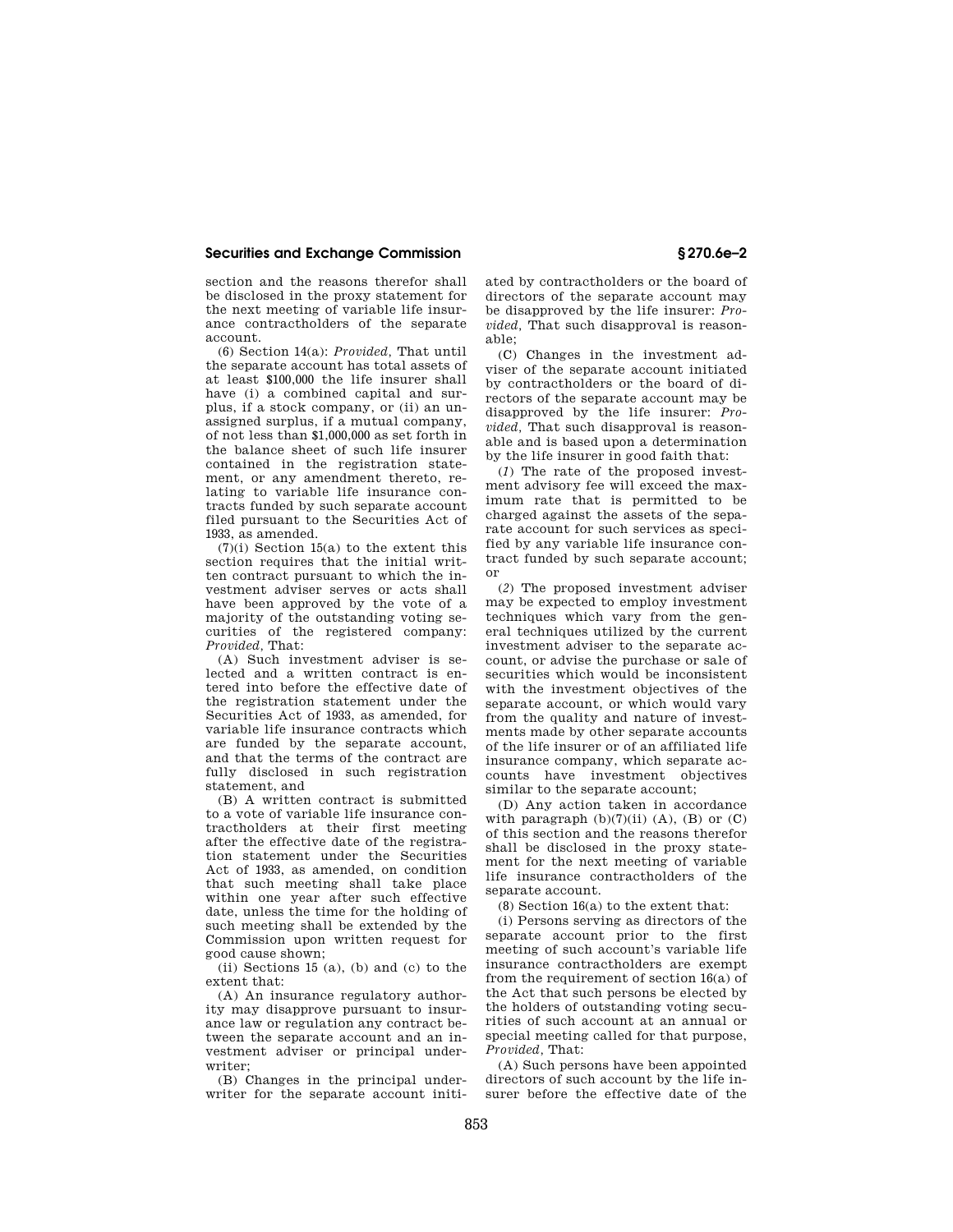registration statement under the Securities Act of 1933, as amended, for variable life insurance contracts which are funded by the separate account and are identified in such registration statement (or are replacements appointed by the life insurer for any such persons who have become unable to serve as directors), and

(B) An election of directors for such account shall be held at the first meeting of variable life insurance contractholders after the effective date of the registration statement under the Securities Act of 1933, as amended, relating to contracts funded by such account, which meeting shall take place within one year after such effective date, unless the time for holding such meeting shall be extended by the Commission upon written request for good cause shown;

(ii) A member of the board of directors of such separate account may be disapproved or removed by the appropriate insurance regulatory authority if such person is ineligible to serve as a director of the separate account pursuant to insurance law or regulation of the jurisdiction in which the life insurer is domiciled.

(9) Section 17(f) to the extent that the securities and similar investments of the separate account may be maintained in the custody of the life insurer or an insurance company which is an affiliated person of such life insurer: *Provided,* That:

(i) The securities and similar investments allocated to such separate account are clearly identified as to ownership by such account, and such securities and similar investments are maintained in the vault of an insurance company which meets the qualifications set forth in paragraph  $(b)(9)(ii)$  of this section, and whose procedures and activities with respect to such safekeeping function are supervised by the insurance regulatory authorities of the jurisdiction in which the securities and similar investments will be held;

(ii) The insurance company maintaining such investments must file with an insurance regulatory authority of a State or territory of the United States or the District of Columbia an annual statement of its financial con-

**§ 270.6e–2 17 CFR Ch. II (4–1–10 Edition)** 

dition in the form prescribed by the National Association of Insurance Commissioners, must be subject to supervision and inspection by such authority and must be examined periodically as to its financial condition and other affairs by such authority, must hold the securities and similar investments of the separate account in its vault, which vault must be equivalent to that of a bank which is a member of the Federal Reserve System, and must have a combined capital and surplus, if a stock company, or an unassigned surplus, if a mutual company, of not less than \$1,000,000 as set forth in its most recent annual statement filed with such authority;

(iii) Access to such securities and similar investments shall be limited to employees of or agents authorized by the Commission, representatives of insurance regulatory authorities, independent public accountants for the separate account, accountants for the life insurer and to no more than 20 persons authorized pursuant to a resolution of the board of directors of the separate account, which persons shall be directors of the separate account, officers and responsible employees of the life insurer or officers and responsible employees of the affiliated insurance company in whose vault such investments are maintained (if applicable), and access to such securities and similar investments shall be had only by two or more such persons jointly, at least one of whom shall be a director of the separate account or officer of the life insurer;

(iv) The requirement in paragraph  $(b)(9)(i)$  of this section that the securities and similar investments of the separate account be maintained in the vault of a qualified insurance company shall not apply to securities deposited with insurance regulatory authorities or deposited in a system for the central handling of securities established by a national securities exchange or national securities association registered with the Commission under the Securities Exchange Act of 1934, as amended, or such person as may be permitted by the Commission, or to securities on loan which are collateralized to the extent of their full market value, or to securities hypothecated, pledged, or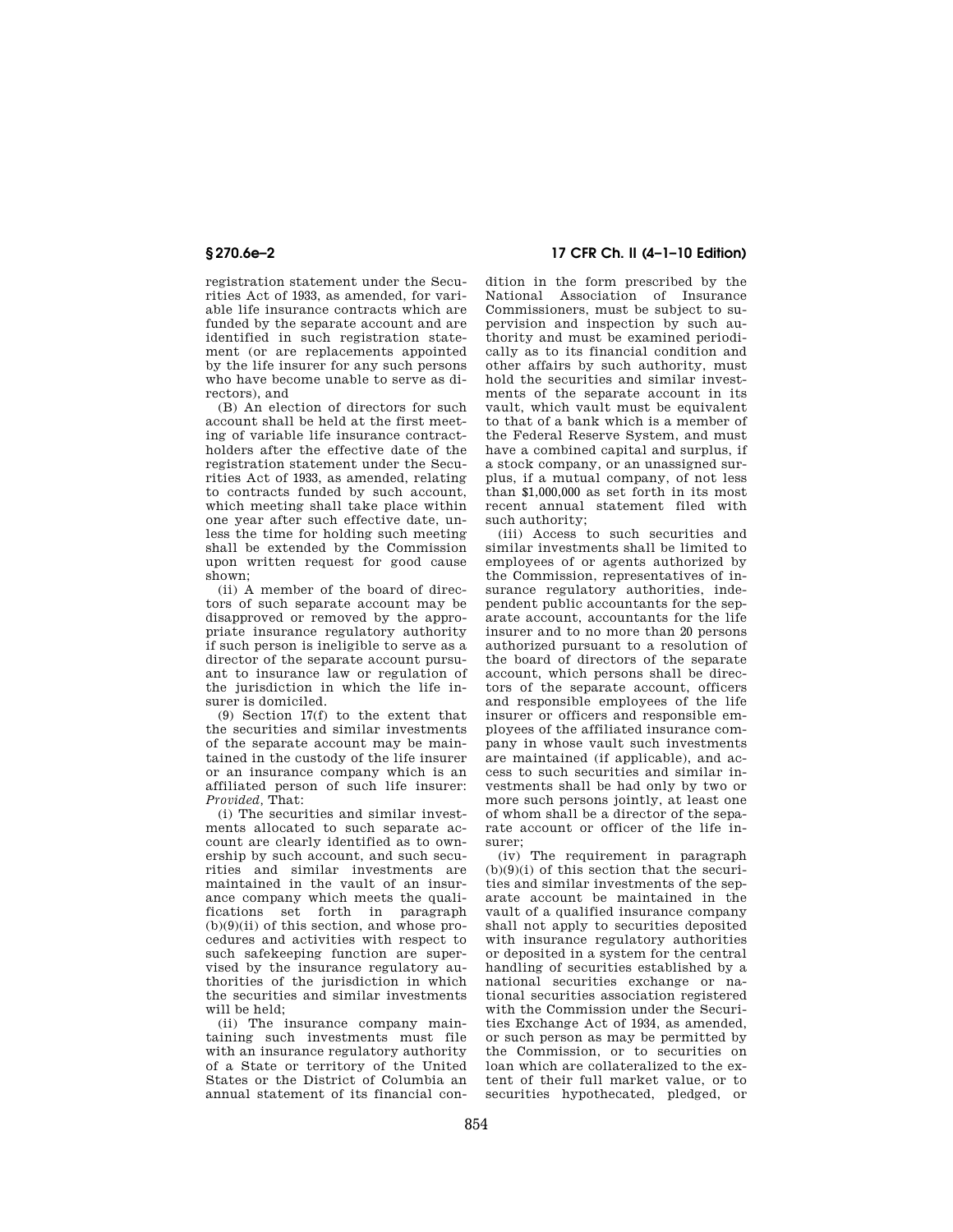placed in escrow for the account of such separate account in connection with a loan or other transaction authorized by specific resolution of the board of directors of the separate account, or to securities in transit in connection with the sale, exchange, redemption, maturity or conversion, the exercise of warrants or rights, assents to changes in terms of the securities, or to other transactions necessary or appropriate in the ordinary course of business relating to the management of securities;

(v) Each person when depositing such securities or similar investments in or withdrawing them from the depository or when ordering their withdrawal and delivery from the custody of the life insurer or affiliated insurance company, shall sign a notation in respect of such deposit, withdrawal or order which shall show (A) the date and time of the deposit, withdrawal or order, (B) the title and amount of the securities or other investments deposited, withdrawn or ordered to be withdrawn, and an identification thereof by certificate numbers or otherwise, (C) the manner of acquisition of the securities or similar investments deposited or the purpose for which they have been withdrawn, or ordered to be withdrawn, and (D) if withdrawn and delivered to another person the name of such person. Such notation shall be transmitted promptly to an officer or director of the separate account or the life insurer designated by the board of directors of the separate account who shall not be a person designated for the purpose of paragraph (b)(9)(iii) of this section. Such notation shall be on serially numbered forms and shall be preserved for at least one year;

(vi) Such securities and similar investments shall be verified by complete examination by an independent public accountant retained by the separate account at least three times during each fiscal year, at least two of which shall be chosen by such accountant without prior notice to such separate account. A certificate of such accountant stating that he has made an examination of such securities and investments and describing the nature and extent of the examination shall be transmitted to the Commission by the

accountant promptly after each examination;

(vii) Securities and similar investments of a separate account maintained with a bank or other company whose functions and physical facilities are supervised by Federal or state authorities pursuant to any arrangement whereby the directors, officers, employees or agents of the separate account or the life insurer are authorized or permitted to withdraw such investments upon their mere receipt are deemed to be in the custody of the life insurer and shall be exempt from the requirements of section 17(f) so long as the arrangement complies with all provisions of this paragraph (b)(9), except that such securities will be maintained in the vault of a bank or other company rather than the vault of an insurance company.

(10) Section 18(i) to the extent that:

(i) For the purposes of any section of the Act which provides for the vote of securityholders on matters relating to the investment company:

(A) Variable life insurance contractholders shall have one vote for each \$100 of cash value funded by the separate account, with fractional votes allocated for amounts less than \$100;

(B) The life insurer shall have one vote for each \$100 of assets of the separate account not otherwise attributable to contractholders pursuant to paragraph  $(b)(10)(i)(A)$  of this section. with fractional votes allocated for amounts less than \$100: *Provided,* That after the commencement of sales of variable life insurance contracts funded by the separate account, the life insurer shall cast its votes for and against each matter which may be voted upon by contractholders in the same proportion as the votes cast by contractholders; and

(C) The number of votes to be allocated shall be determined as of a record date not more than 90 days prior to any meeting at which such vote is held: *Provided,* That if a quorum is not present at the meeting, the meeting may be adjourned for up to 60 days without fixing a new record date;

(ii) The requirement of this section that every share of stock issued by a registered management investment company (except a common-law trust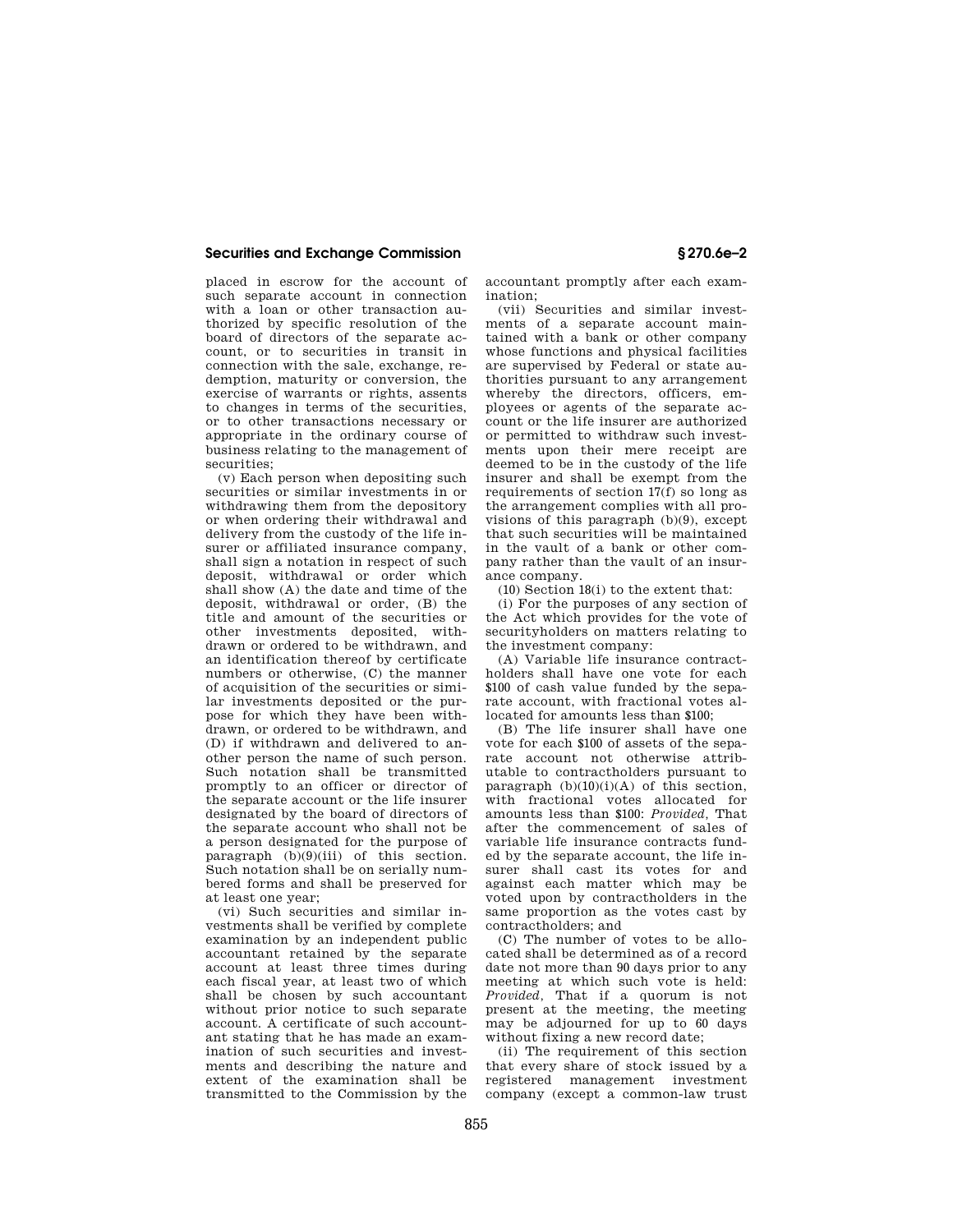of the character described in section 16(b)) shall be a voting stock and have equal voting rights with every other outstanding voting stock shall not be deemed to be violated by actions specifically permitted by any provision of this Rule.

(11) Section 19 to the extent that the provisions of this section shall not be applicable to any dividend or similar distribution paid or payable pursuant to provisions of participating variable life insurance contracts.

(12) Sections 22(d), 22(e), and 27(c)(1) and Rule 22c–1 promulgated under section 22(c) to the extent:

(i) That the amount payable on death and the cash surrender value of each variable life insurance contract shall be determined on each day during which the New York Stock Exchange is open for trading, not less frequently than once daily as of the time of the close of trading on such exchange: *Provided,* That the amount payable on death need not be determined more than once each contract month if such determination does not reduce the participation of the contract in the investment experience of the separate account: *Provided further, however,* That if the net valuation premium for such contract is transferred at least annually, then the amount payable on death need be determined only when such net premium is transferred;

(ii) Necessary for compliance with this Rule 6e–2 or with insurance laws and regulations and established administrative procedures of the life insurer with respect to issuance, transfer and redemption procedures for variable life insurance contracts funded by the separate account including, but not limited to, premium rate structure and premium processing, insurance underwriting standards, and the particular benefit afforded by the contract: *Provided, however,* That any procedure or action shall be reasonable, fair and not discriminatory to the interests of the affected contractholder and to all other holders of contracts of the same class or series funded by the separate account: *And, further provided,* That any such action shall be disclosed in the form required to be filed by the separate account with the Commission pur-

**§ 270.6e–2 17 CFR Ch. II (4–1–10 Edition)** 

suant to paragraph  $(b)(3)(ii)$  of this Rule 6e–2.

(13) Section 27 to the following extent:

(i) Sections  $27(a)(1)$  and  $27(h)(1)$  to the extent that the sales load, as defined in paragraph (c)(4) of this section, on any variable life insurance contract which is funded by the separate account shall not exceed 9 per centum of the payments to be made thereon during the period equal to the lesser of 20 years or the anticipated life expectancy of the insured named in the contract based on the 1958 Commissioners Standard Ordinary Mortality Table;

(ii) Sections 27(a)(3) and 27(h)(3): *Provided,* That the proportionate amount of sales load deducted from any payment during the contract period shall not exceed the proportionate amount deducted from any prior payment during the contract period except that such amount may exceed the amount deducted from a prior payment if the increase is caused by the grading of cash values into reserves or reductions in the annual cost of insurance;

(iii) Sections  $27(c)(2)$ ,  $26(a)(1)$  and 26(a)(2): *Provided,* That the life insurer complies, to the extent applicable, with all other provisions of section 26 as if it were a trustee, depositor or custodian for the separate account, and:

(A) Files with the insurance regulatory authority of a state or territory of the United States or of the District of Columbia an annual statement of its financial condition in the form prescribed by the National Association of Insurance Commissioners, which most recent statement indicates that it has a combined capital and surplus, if a stock company, or an unassigned surplus, if a mutual company, of not less than \$1,000,000;

(B) Is examined from time to time by the insurance regulatory authority of such state, territory or District of Columbia as to its financial condition and other affairs and is subject to supervision and inspection with respect to its separate account operations; and

(C) Limits the fees for administrative services to amounts that are reasonable in relation to services rendered and expenses incurred. The Commission shall retain jurisdiction regarding the determination of such fees;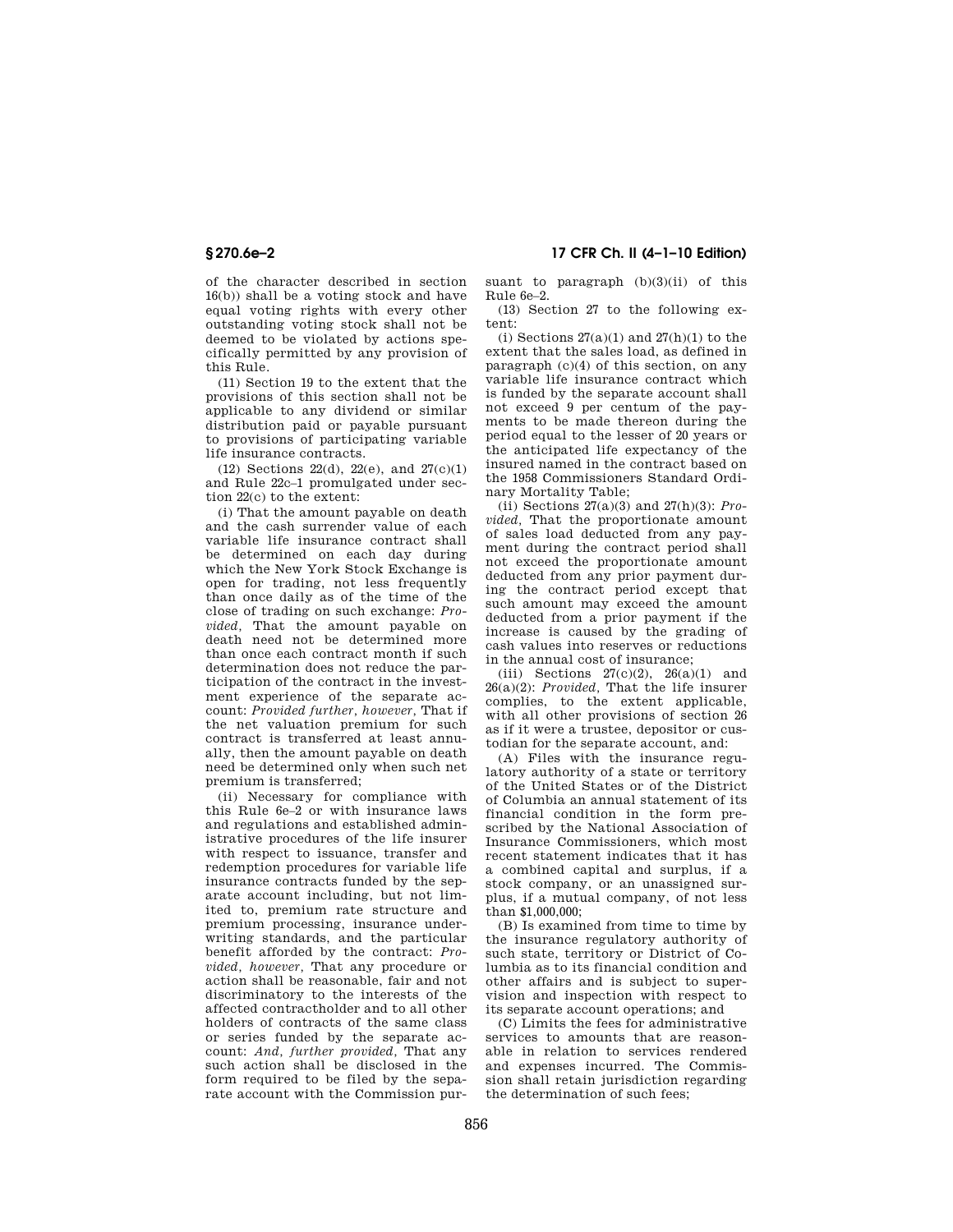(iv) Sections  $27(c)(1)$  and  $27(d)$ , to the extent that such sections require that the variable life insurance contract be redeemable or provide for a refund in cash: *Provided,* That such contract provides for election by the contractholder of a cash surrender value or certain non-forfeiture and settlement options which are required or permitted by the insurance law or regulation of the jurisdiction in which the contract is offered: *And further provided,* That unless required by the insurance law or regulation of the jurisdiction in which the contract is offered or unless elected by the contractholder, such contract shall not provide for the automatic imposition of any option, including, but not limited to, an automatic premium loan, which would involve the accrual or payment of an interest or similar charge;

(v) Section 27(d): *Provided,* That the variable life insurance contract gives the holder thereof the right to:

(A) Surrender the contract at any time during the first 24 months after issuance and receive in cash an amount not less than the sum of the present value of his contract which is the cash surrender value next computed after receipt by the life insurer of the request for surrender in proper form, plus, depending upon the period over which such contract has been retained by the contractholder, an amount which is a refund of any excess paid for sales loading prior to surrender: *Provided, however,* That if payments for the contract have not been duly paid on the date the request for surrender is received by the life insurer, and if the sum of the cash surrender value and the amount of any excess sales loading which would otherwise be refundable in cash were applied to provide (without sales loading) a nonforfeiture benefit in accordance with the contract, then the contractholder shall be entitled to receive in cash the present value, next computed after receipt by the life insurer of the request for surrender in proper form, of any non-forfeiture benefit then in force. The amount of sales loading to be refunded shall be equal to that part of the excess paid for sales loading which is over the sum of 30 per centum of payments made for the first contract year plus 10 per centum of the

payments made for the second contract year; and

(B) Convert the contract at any time during the first 24 months after issuance so long as payments are duly made to a life insurance policy on the life of the insured which provides for fixed death benefits and cash surrender values pursuant to a plan of insurance specified in the contract issued by the life insurer, or by a life insurance company affiliated with such insurer, which provides for the same initial amount of insurance as the variable life insurance contract and premiums which are based on the same issue age and risk classification of the insured as the variable life insurance contract, which conversion shall be subject to an equitable adjustment in payments and cash values to reflect variances, if any, in the payments and cash values under the original contract and the new policy: *Provided,* That the method of computing such adjustment shall be filed with the Commission as an exhibit to the form required pursuant to paragraph (b)(3)(ii) of this Rule;

(vi) A depositor or principal underwriter for a variable life insurance contract sold subject to section 27(d) or section 27(f) of the Act, or both, shall be exempt from the requirements of Rule 27d–1 if an insurance company undertakes in writing to guarantee the performance of all obligations of such depositor or principal underwriter under sections 27(d) and 27(f) of the Act to refund charges and such insurance company, depositor and principal underwriter comply with all provisions of Rule 27d–2;

(vii) Section 27(e) and Rule 27e–1 thereunder to the extent that the separate account and the depositor and principal underwriter therefor, when such persons are subject to paragraph  $(b)(13)(v)$  of this Rule, are required to provide a notice of right of withdrawal and refund to holders of variable life insurance contracts, if the life insurer or a duly authorized agent provides a notice of withdrawal and refund rights on Form N–27I–1, to the holder of any variable life insurance contract under which a refund may be available, provided that such notice shall be sent by first class mail to the contractholder: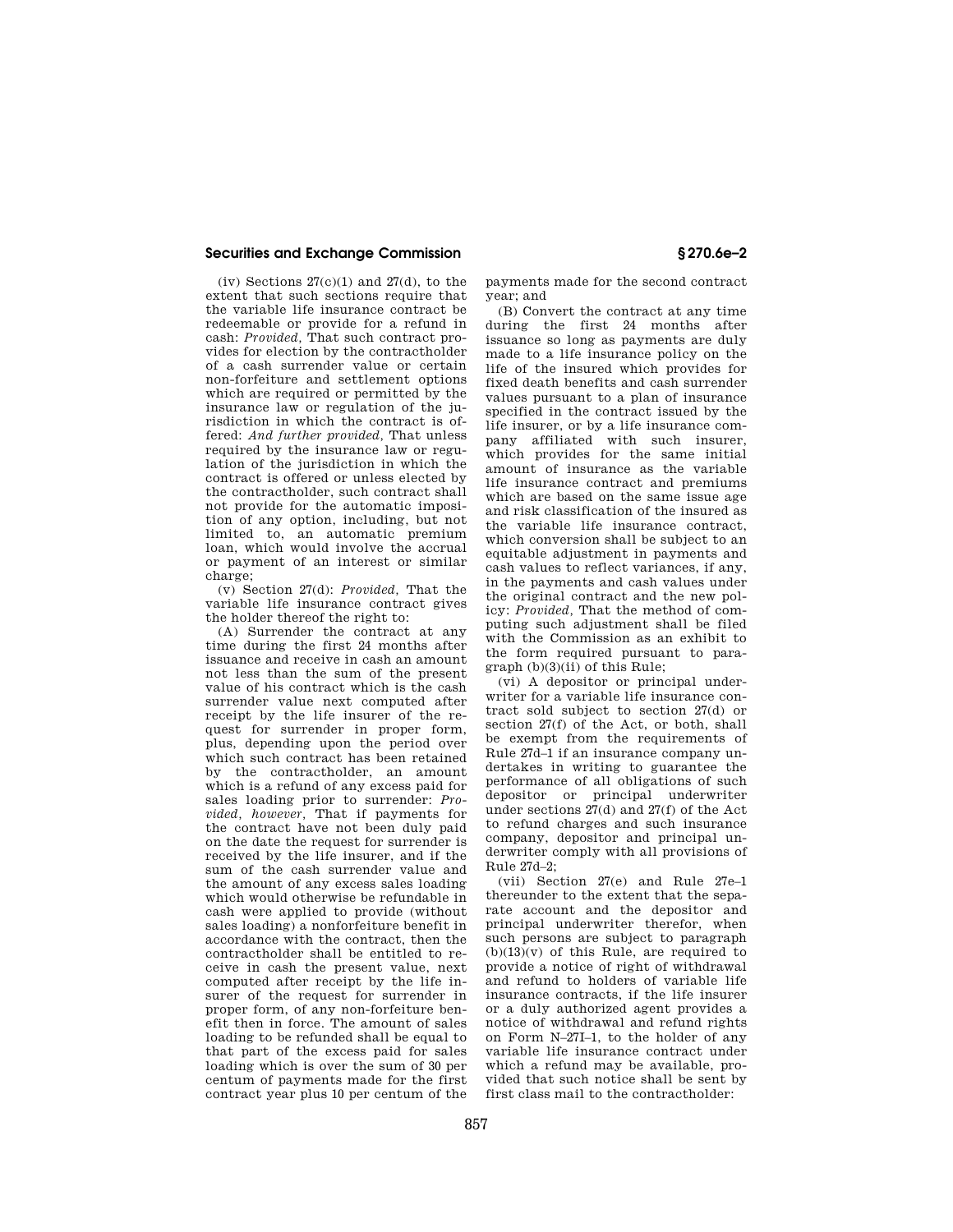**§ 270.6e–2 17 CFR Ch. II (4–1–10 Edition)** 

(A) At issuance of the variable life insurance contract, which notice may be sent together with the issued variable life insurance contract and an illustration, in a form appropriate for inclusion in the prospectus for the variable life insurance contract, of gross annual payments, death benefits and cash surrender values applicable to the age, sex and underwriting classification of the insured; and

(B) If the contractholder has failed to make a payment prior to the expiration of the refund right provided by paragraph  $(b)(13)(v)$  of this Rule and the contract has not been reinstated within 30 days following the expiration of the grace period provided in the variable life insurance contract for making of any payment due: *Provided, however,* In any event, if a payment is not made when due such notice shall be sent not less than 15 days prior to the expiration of the refund right, which notice may be sent together with a notification that the payment is overdue or an offer to reinstate the contract;

(viii) Section 27(f) and Rule 27f–1: *Provided,* That:

(A) The contractholder may elect to return the contract within 45 days of the date of the execution of the application for insurance or within 10 days after receipt of the issued contract by the contractholder, or within 10 days after mailing of the notice of the right of withdrawal, whichever is later, and receive a refund of all payments made for such contract;

(B) A refund of all payments to redeeming contractholders will not in any way affect the interests in the separate account or the benefits of other variable life insurance contractholders;

(C) Notice of such withdrawal right and a statement of charges on Form N– 27I–2 is sent by first class mail to the contractholder, which notice and statement may be accompanied by the variable life insurance contract and an illustration, in a form appropriate for inclusion in the prospectus for the variable life insurance contract, of payments, death benefits and cash surrender values applicable to the age, sex and underwriting classification of the insured;

(D) The contractholder, in conjunction with the notice of withdrawal right referred to in paragraph  $(b)(13)(viii)(C)$  of this rule, is provided with a form of request for refund of payments made, which form shall set forth;

(*1*) Instructions as to the manner in which a refund may be obtained including the address to which the request form should be mailed; and

(*2*) Spaces necessary to indicate the date of such request, the contract number and the signature of the contractholder; and

(E) Within 7 days from the receipt of such duly executed timely request for refund, the life insurer will refund in cash to the contractholder the entire amount of payments made on the contract;

(ix) Solely for purposes of paragraphs  $(b)(13)(v)$  and  $(viii)$  of this Rule, the postmark date on the envelope containing the variable life insurance contract shall determine whether such contract has been submitted for surrender or conversion within the designated period.

(14) Section 32(a)(2): *Provided,* That:

(i) The independent public accountant is selected before the effective date of the registration statement under the Securities Act of 1933, as amended, for variable life insurance contracts which are funded by the separate account, and the identity of such accountant is disclosed in such registration statement, and

(ii) The selection of such accountant is submitted for ratification or rejection to variable life insurance contractholders at their first meeting after the effective date of the registration statement under the Securities Act of 1933, as amended, on condition that such meeting shall take place within one year after such effective date, unless the time for the holding of such meeting shall be extended by the Commission upon written request for good cause shown.

(15) If the separate account is organized as a unit investment trust, all the assets of which consist of the shares of one or more registered management investment companies which offer their shares exclusively to variable life insurance separate accounts of the life insurer or of any affiliated life insurance company: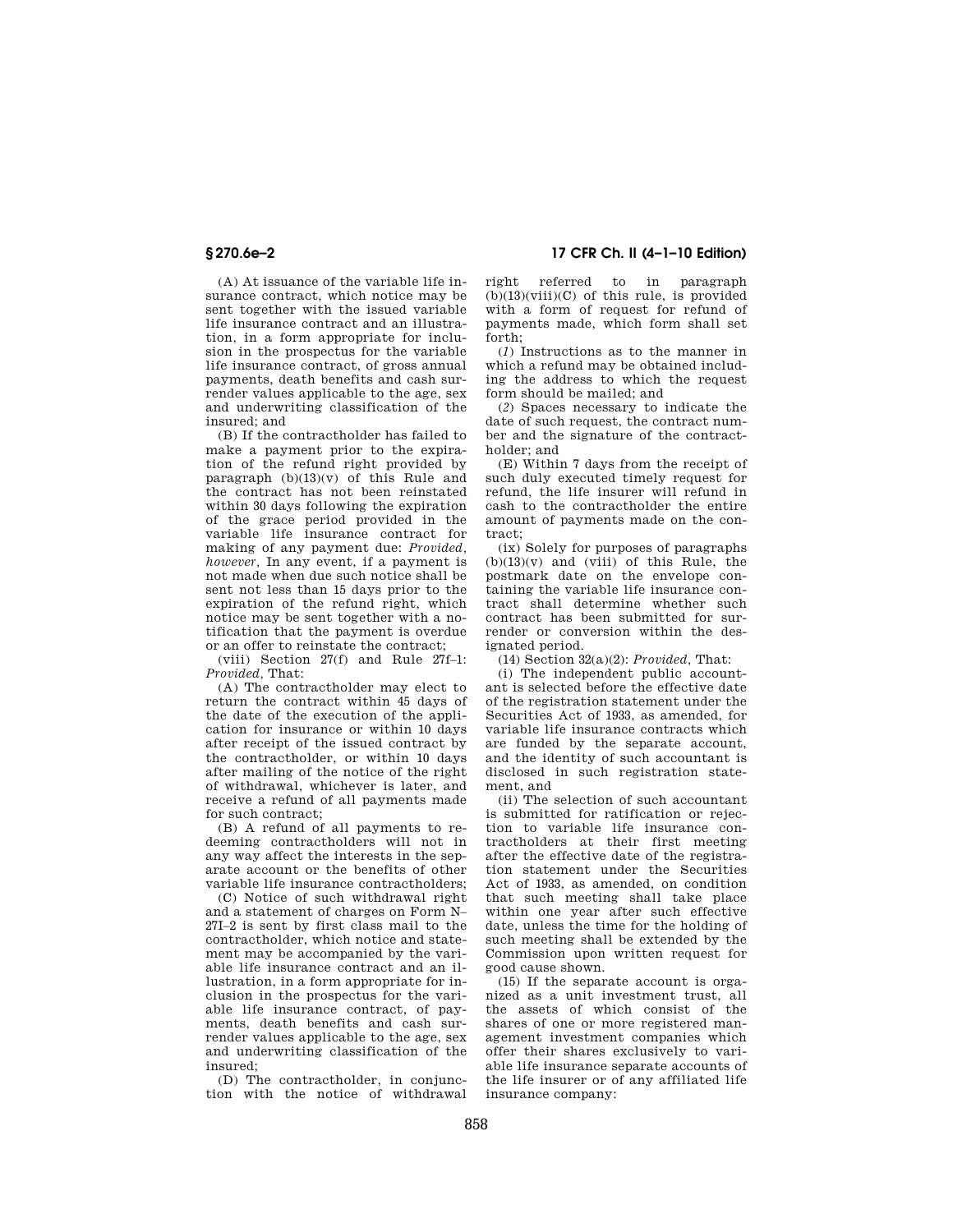(i) The eligibility restrictions of section 9(a) of the Act shall not be applicable to those persons who are officers, directors and employees of the life insurer or its affiliates who do not participate directly in the management or administration of any registered management investment company described above;

(ii) The life insurer shall be ineligible pursuant to paragraph (3) of section 9(a) of the Act to serve as investment adviser of or principal underwriter for any registered management investment company described in this paragraph (b)(15) only if an affiliated person of such life insurer, ineligible by reason of paragraph (1) or (2) of section 9(a), participates in the management or administration of such company;

(iii) The life insurer may vote shares of the registered management investment companies held by the separate account without regard to instructions from contractholders of the separate account if such instructions would require such shares to be voted:

(A) To cause such companies to make (or refrain from making) certain investments which would result in changes in the sub-classification or investment objectives of such companies or to approve or disapprove any contract between such companies and an investment adviser when required to do so by an insurance regulatory authority subject to the provisions of paragraphs  $(b)(5)(i)$  and  $(7)(ii)(A)$  of this section; or

(B) In favor of changes in investment objectives, investment adviser of or principal underwriter for such companies subject to the provisions of paragraphs  $(b)(5)(ii)$  and  $(7)(ii)$  (B) and  $(C)$  of this section;

(iv) Any action taken in accordance with paragraph  $(b)(15)(iii)(A)$  or  $(B)$  of this section and the reasons therefor shall be disclosed in the next report to contractholders made pursuant to section 30(e) (15 U.S.C. 80a–29(e)) and  $$270.30e-2$ 

(v) Any registered management investment company established by the insurer and described in this paragraph (b)(15) shall be exempt from section 14(a) provided that until such company has total assets of at least \$100,000 the life insurer shall have at least the minimum net worth prescribed in paragraph (b)(6) of this section; and

(vi) Any registered management investment company established by the insurer and described in this paragraph (b)(15) shall be exempt from sections 15(a), 16(a), and  $32(a)(2)$  of the Act, to the extent prescribed by paragraphs  $(b)(7)(i)$ ,  $(b)(8)(i)$ , and  $(b)(14)$ , provided that such company complies with the conditions set forth in those paragraphs as if it were a separate account.

(c) When used in this rule:

(1) *Variable life insurance contract*  means a contract of life insurance, subject to regulation under the insurance laws or code of every jurisdiction in which it is offered, funded by a separate account of a life insurer, which contract, so long as payments are duly paid in accordance with its terms, pro-.<br>vides for:

(i) A death benefit and cash surrender value which vary to reflect the investment experience of the separate account;

(ii) An initial stated dollar amount of death benefit, and payment of a death benefit guaranteed by the life insurer to be at least equal to such stated amount; and

(iii) Assumption of the mortality and expense risks thereunder by the life insurer for which a charge against the assets of the separate account may be assessed. Such charge shall be disclosed in the prospectus and shall not be less than fifty per centum of the maximum charge for risk assumption as disclosed in the prospectus and as provided for in the contract.

(2) *Incidental insurance benefits* means insurance benefits provided pursuant to the variable life insurance contract, other than the minimum and variable death benefit, which do not vary in amount or duration in accordance with the investment performance of the separate account, and include, but are not limited to, accidental death and dismemberment benefits, disability income benefits, guaranteed insurability options, and family income or fixed benefit term riders.

(3) *Minimum death benefit* is the amount guaranteed by the life insurer to be paid pursuant to a variable life insurance contract in the event of the death of the insured without regard to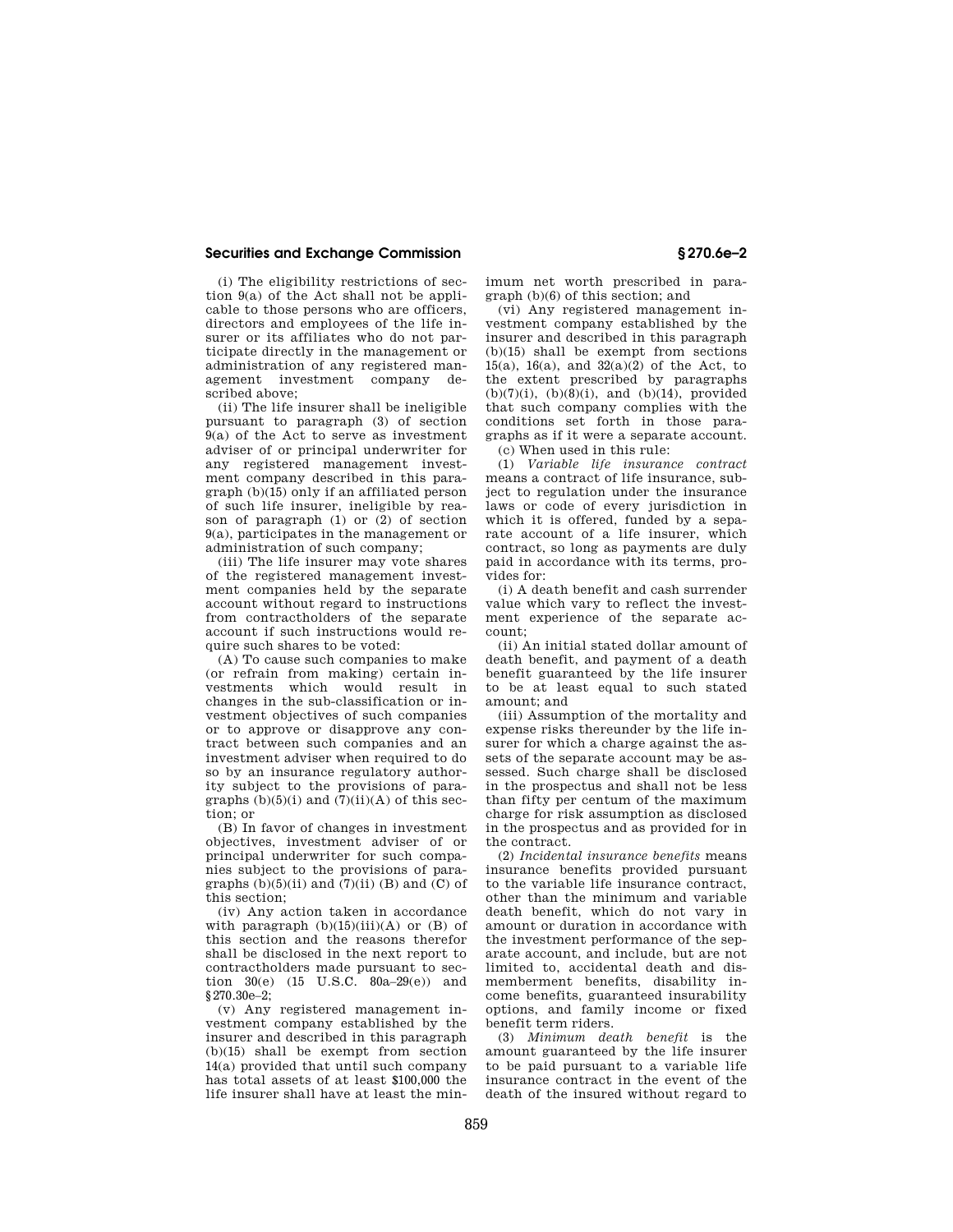the investment performance of the separate account funding the variable life insurance contract, if payments are duly made and if there are no outstanding loans, partial withdrawals or partial surrenders, but does not include any incidental insurance benefits.

(4) *Sales load* charged on any payment is the excess of the payment over the sum of the following:

(i) The amount of the cash value for the first contract year, if any, and the amount of the increase in the cash value for each subsequent contract year, that is attributable to payments made and not attributable to investment earnings;

(ii) The cost of insurance for the period for which the payment is made based on the 1958 Commissioners Standard Ordinary Mortality Table and the assumed investment rate specified in the contract;

(iii) A reasonable charge necessary to cover the risk assumed by the life insurer that the variable death benefit will be less than the guaranteed minimum death benefit;

(iv) Any administrative expenses or fees which are reasonable and in amounts not exceeding anticipated administrative expenses and fees not properly chargeable to sales or promotional activities;

(v) A deduction approximately equal to state premium taxes;

(vi) Any additional charge assessed if the insured does not meet standard underwriting requirements;

(vii) Any additional charge assessed specifically for any incidental insurance benefits which do not vary in relation to the performance of the separate account;

(viii) Any additional charge, in the nature of an interest or service charge or administrative fee, assessed when payments are made more frequently than annually;

(ix) For a participating variable life insurance contract, a deduction for dividends to be paid or credited in accordance with the dividend scale in effect on the issue date of the contract assuming a gross annual investment return for the separate account which funds such contract of 4 percent after deduction for any Federal income taxes, which deduction may be deter-

**§ 270.6e–2 17 CFR Ch. II (4–1–10 Edition)** 

mined pursuant to either of the following methods, provided that the same method must be applied with respect to each payment under the contract:

(A) The actuarial level annual equivalent of dividends to be paid or credited over the period described in paragraph (b)(13)(i) of this section, based upon the mortality, interest and lapse assumptions used in computing the dividend scale for such contract multiplied by the fraction of the contract year for which the payment is made; or

(B) That portion of the dividend to be paid for the contract year which does not depend on the making of additional payments.

(5) *Assumed investment rate* is the rate of investment return specified in the contract which would be required to be credited to a variable life insurance contract, after deduction of charges for Federal income taxes, investment management fees, portfolio transaction expenses and mortality and expense guarantees, to maintain the variable death benefit equal at all times to the amount of death benefit, other than incidental insurance benefits, which would be payable pursuant to the variable life insurance contract if the death benefit did not vary according to the investment experience of the separate account.

(6) *Variable death benefit* is the amount of death benefit, other than incidental insurance benefits, payable under a variable life insurance contract which varies to reflect the investment performance of the separate account, and which would be payable in the absence of the minimum death benefit.

(7) *Payment,* as used in paragraphs  $(b)(13)(i)$ ,  $(b)(13)(ii)$  and  $(b)(13)(v)(A)$  of this section and in sections  $27(a)(2)$  and 27(h)(2) solely with respect to variable life insurance contracts, means the gross premium payment made less any portion of such gross premium charged for or attributable to the items specified in paragraphs  $(c)(4)(vi)$ ,  $(vii)$  and (viii) of this section. ''Payment,'' as used in any other section of the Rule,